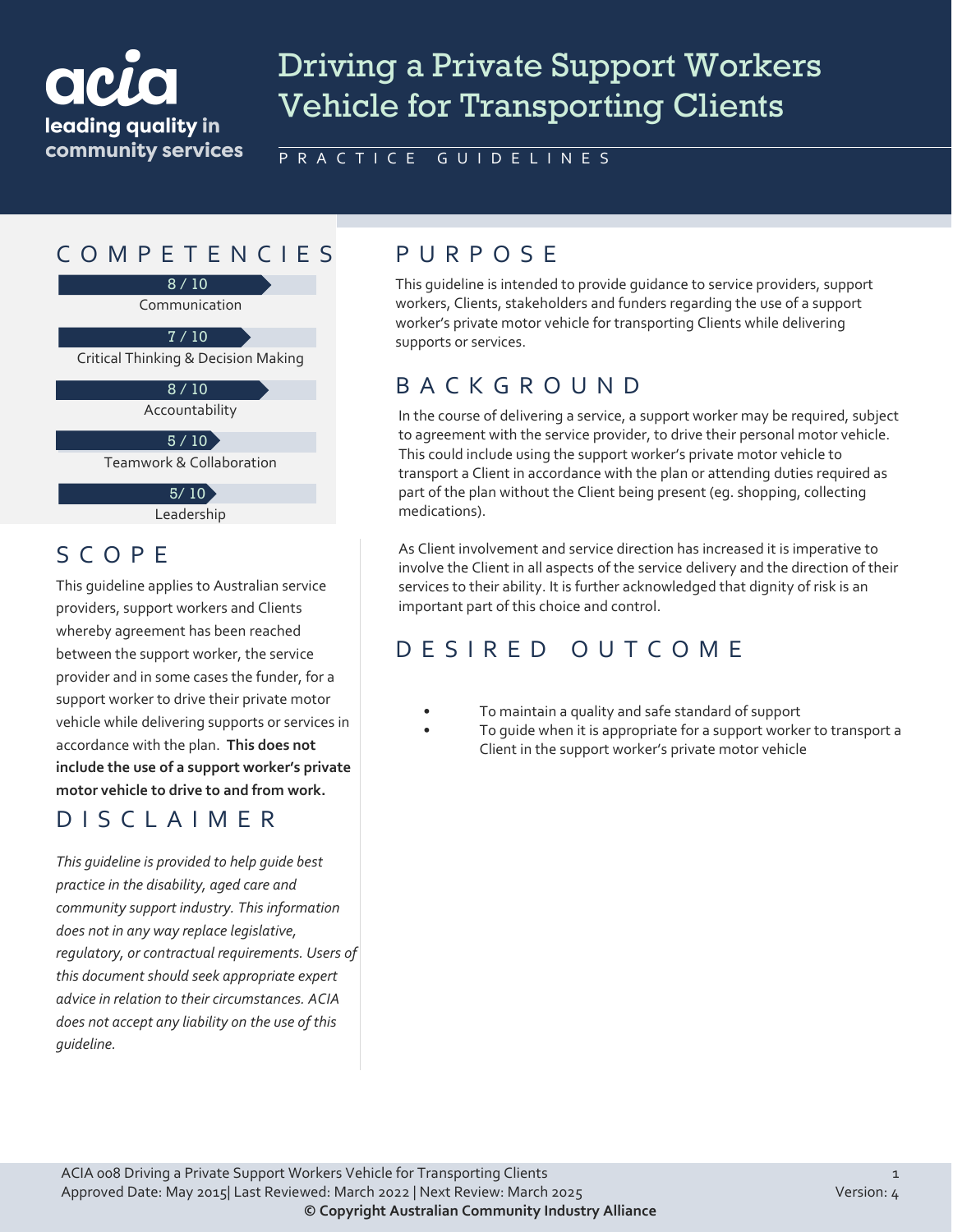# DEFINITIONS & SUPPORTING INFORMATIO N

**Support Worker** - A paid person who assists people to perform tasks of daily living so as to participate in social, family and community activities in the person's home and their community. Support Workers have been commonly known in the past as attendant care worker, disability worker, aged care worker, community worker, homecare worker, care worker or paid carer. The Support Worker is a paid person who has access to education, support and advice from the Service Provider line manager or team leader.

**Service Provider** - Organisation or person accountable for the delivery of supports to Clients.

**Carer** - a person that provides supports to the Client at no cost (generally family or friend).

**Client** means the service user, participant, user, care recipient, consumer or person receiving the nursing or support services. As Client involvement and service direction has increased it is imperative to involve the client in all aspects of the service delivery and the direction of their services to their ability.

#### GUIDELINE

If a support worker uses their private motor vehicle while delivering supports or services in accordance with the Client's individualised plan, it is the responsibility of the support worker to maintain an appropriate level of motor vehicle insurance. As a minimum, the support worker must maintain compulsory third party (CTP) personal injury insurance for their private motor vehicle.

Insurance can be very complex legally. For example, different insurance companies' policies have different rules about when a person is insured while driving their private vehicle for work purposes. It is important that all parties seek advice from an insurance broker or legal adviser to ensure they maintain the appropriate level of insurance cover for their circumstances.

The standard driving rules and regulations in each jurisdiction apply a support worker driving their private motor vehicle while delivering supports or services.

In instances where damage is caused to the support worker's vehicle during the course of delivering services or support, the support worker will be liable for any insurance excess or associated costs to repair their vehicle. The exception is when a Client causes the damage to the support workers vehicle.

If a service provider requires that a support worker use their private motor vehicle for work purposes, it is the responsibility of the support worker to provide the service provider with assurance that the support worker:

- Is duly licensed;
- Does not have any restrictions on their license; and
- Maintains current CTP and comprehensive insurance.